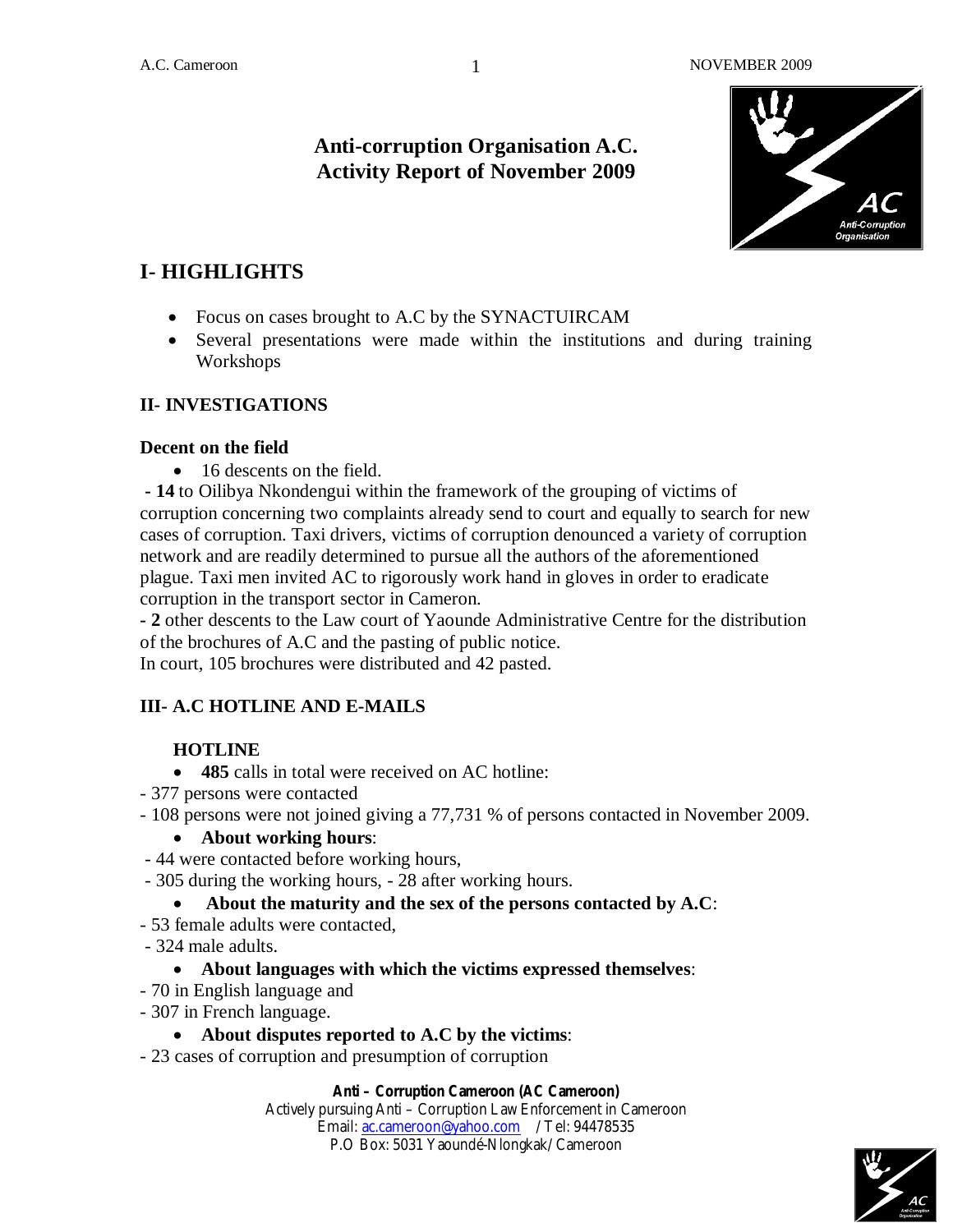- 12 cases of extortion

– 26 cases of unfair dismissal

- 18 calls to seek legal assistance

- 25 calls for more information about A.C: 8 had the contact of A.C from "News Bar " of the CRTV, and 17 from????

## **E-MAILS**

### **IV- LEGAL**

**A** total of **8** meetings were held between lawyers and bailiff

- 3 meetings with Barrister DJIMI, lawyer at the Cameroon Bar Association to confide him the case of Nzhouango and one other.

- 3 meetings with barrister FOMBAD, lawyer at the Cameroon Bar Association to confide him the case of WAMBO and one other.

- 2 meetings with Maitre Ngongang Sime Alain, bailiff in Yaounde for the follow-up of the report established at the Mendong commissariat.

## **V- MEDIA**

A decision taken to produce and distribute in an exponential manner, brochures to victims in places where corruption is at a high scale.

## **VI- HUMAN RESOURCES**

## **VII- RELATIONS WITH INSTITUTIONS**

 Invitation of A.C to the workshop on intensification of capacities of OSC for the fight against corruption organized by the Program-choc Cameroon. Two themes were presented by A.C:

- 1 by a staff of A.C on the theme: Denunciation and Protection of witnesses in the fight against corruption.

- 1 by the founder of A.C on the theme: APT-Aid (tool for the promotion of transparency of NGO (NON-GOVERNMENTAL ORGANIZATION)).

- Presentation of the themes corruption in the sector of the NGO (NON-GOVERNMENTAL ORGANIZATION) and the Principle Apt-Aid to the Embassy
- Presentation of the theme Corruption in the NGO sector and the APT-Aid principle at the embassy of the Netherlands by the founder of AC
- Presentation of the theme « Denunciation and the protection of witnesses and the APT-Aid principle during a forum of government officials in charge of the fight against corruption (CONAC, ANIF and Ministerial anti corruption units…,) by the founder of AC

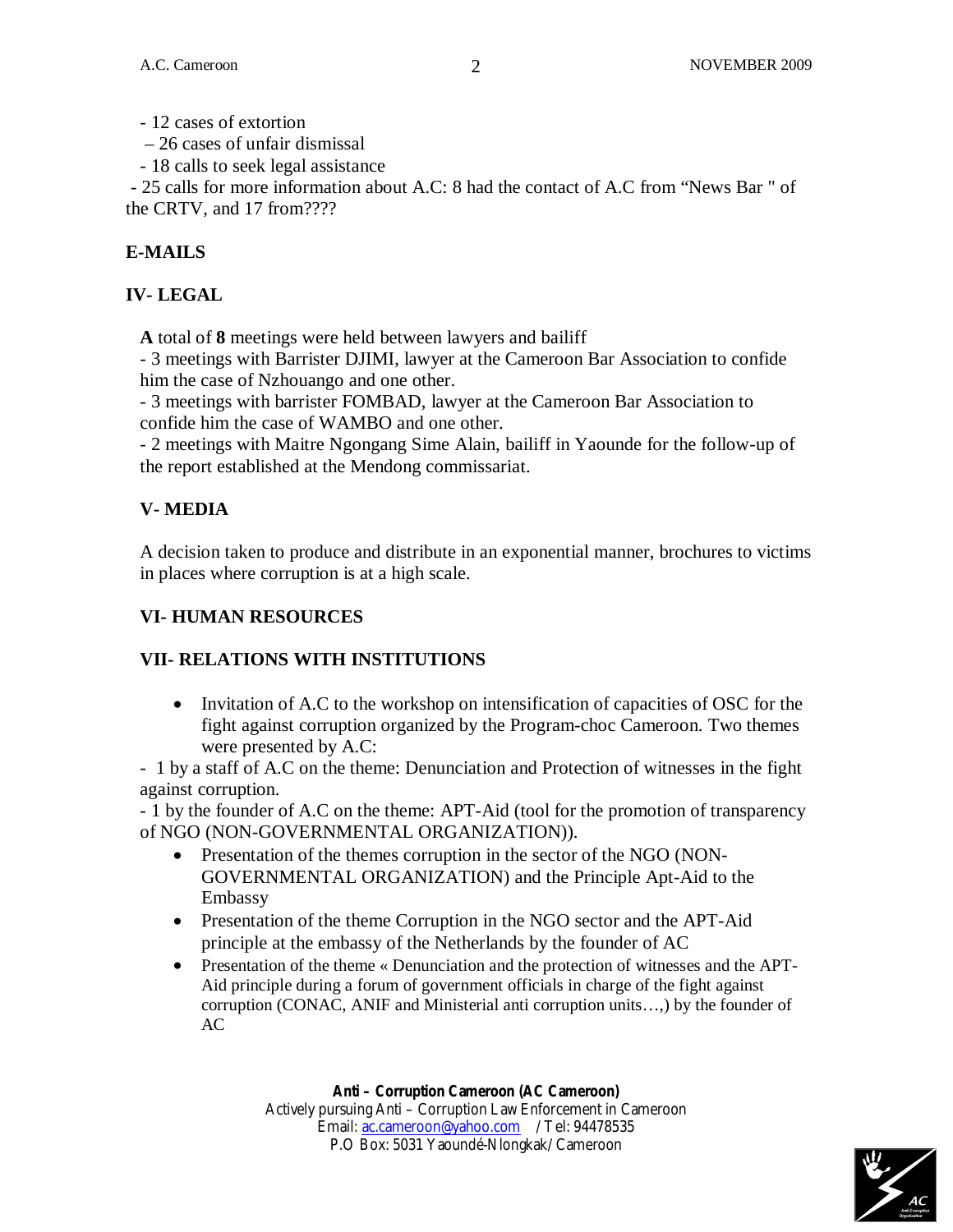A meeting in Douala between AC and the Agency for Development-A2D. During this meeting, A2D presented the work of more than 200 NGOs and their desire to register to the APT-Aid principle of the founder of AC.

#### **VI. RELATIONS WITH NGOs**

• 16 Meetings were held with NGO (NON-GOVERNMENTAL ORGANIZATION)

- 3 with the SYNACTUIRCAM for the grouping of victims of corruption with regard to the bailiff's report established against the Efoulan police commissariat.

- 1 meeting with Bernard Njonga, president of ACDIC for the corruption case pursued by his Association (ACDIC) in justice

- 3 meetings between A.C and LAGA to examine the complaints of the victims drafted by lawyers and also a second reading of the copy of report made by the bailiff.

- 2 meetings with ADDEC to boost the case of the students of ESSTIC in which ADDEC is constituted as a civil party. In the course of these meetings, 132 students were contacted and 26 accepted the invitation for a dialogue meeting.

- 1 consultation meeting missed between A.C, ADDEC and the students of ESSTIC, victims of corruption. Present only were: A.C and ADDEC.

 - 1 meeting in Douala between the Development Agency (A2D) and A.C. During this meeting, A2D presented the work of more than 200 NGOs and their desire to register to the APT-Aid principle of the founder of AC.

- 5 Meetings with taxi drivers, victims of corruption for the signing of their complaints to be forwarded to court.

### **VII. MANAGEMENT**

#### **VIII. AC FINANCES**

### **The expenditure of A.C. Organization by budgetary line in November 09**

| <b>Amount</b> | <b>Item</b>              | <b>Details</b> | <b>USD</b> amount |
|---------------|--------------------------|----------------|-------------------|
| <b>FCFA</b>   |                          |                |                   |
|               | <b>Investigations</b>    | investigations | $\mathbb{S}$      |
|               | <b>Operations</b>        |                |                   |
|               | Legal                    |                | $S$               |
|               | <b>Media</b>             |                |                   |
|               | <b>External relation</b> |                |                   |
|               | <b>Management</b>        |                |                   |
| .             | <b>Office</b>            |                |                   |
| .             |                          | $\mathbf{v}$   |                   |

**Anti – Corruption Cameroon (AC Cameroon)** Actively pursuing Anti – Corruption Law Enforcement in Cameroon Email: ac.cameroon@yahoo.com / Tel: 94478535 P.O Box: 5031 Yaoundé-Nlongkak/ Cameroon